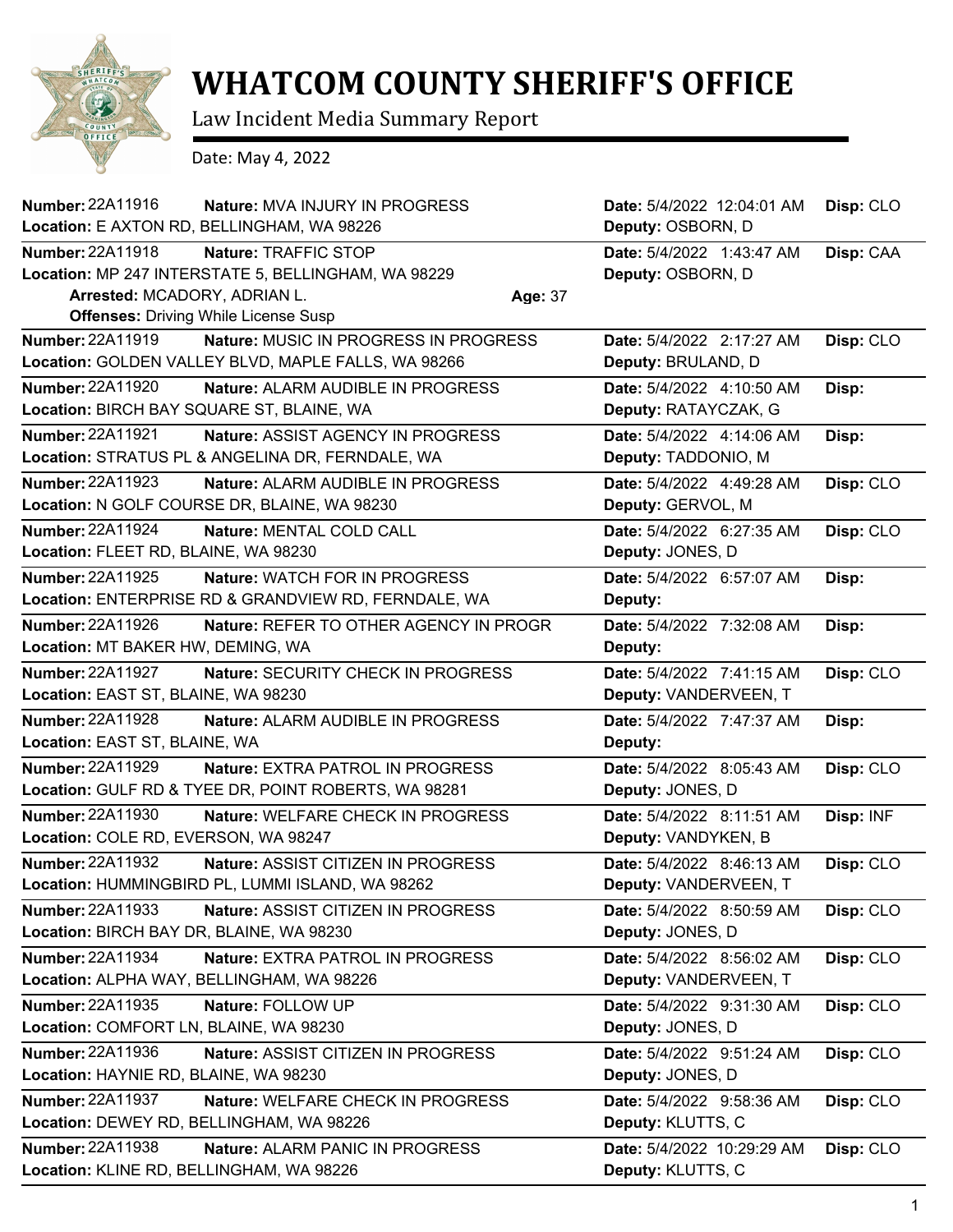| Number: 22A11939                          | <b>Nature: THEFT IN PROGRESS</b>                          | Date: 5/4/2022 10:36:41 AM | Disp:     |
|-------------------------------------------|-----------------------------------------------------------|----------------------------|-----------|
| Location: RICHIE LN, BLAINE, WA           |                                                           | Deputy: JONES, D           |           |
| <b>Number: 22A11940</b>                   | Nature: PROPERTY FOUND IN PROGRESS                        | Date: 5/4/2022 10:43:12 AM | Disp: CLO |
| Location: W KING TUT RD, LYNDEN, WA 98264 |                                                           | Deputy: VANDERVEEN, T      |           |
| <b>Number: 22A11942</b>                   | Nature: WATCH FOR IN PROGRESS                             | Date: 5/4/2022 11:06:06 AM | Disp:     |
|                                           | Location: GRANDVIEW RD & VISTA DR, FERNDALE, WA           | Deputy:                    |           |
| <b>Number: 22A11945</b>                   | Nature: REFER TO WSP IN PROGRESS                          | Date: 5/4/2022 11:29:45 AM | Disp:     |
|                                           | Location: LAWRENCE RD & SIPER RD, EVERSON, WA             | Deputy:                    |           |
| <b>Number: 22A11947</b>                   | Nature: WELFARE CHECK IN PROGRESS                         | Date: 5/4/2022 12:16:08 PM | Disp:     |
| Location: DEWEY RD, BELLINGHAM, WA        |                                                           | Deputy:                    |           |
| Number: 22A11949                          | Nature: ASSIST CITIZEN IN PROGRESS                        | Date: 5/4/2022 12:33:23 PM | Disp: CLO |
|                                           | Location: PANORAMA DR, POINT ROBERTS, WA 98281            | Deputy: JONES, D           |           |
| Number: 22A11951                          | Nature: THEFT COLD CALL                                   | Date: 5/4/2022 12:29:15 PM | Disp: CLO |
| Location: MARKEL RD, DEMING, WA 98244     |                                                           | Deputy: BOYD, M            |           |
| <b>Number: 22A11952</b>                   | Nature: ALARM SILENT IN PROGRESS                          | Date: 5/4/2022 12:52:58 PM | Disp:     |
| Location: KLINE RD, BELLINGHAM, WA        |                                                           | Deputy:                    |           |
| <b>Number: 22A11953</b>                   | <b>Nature: ASSIST CITIZEN IN PROGRESS</b>                 | Date: 5/4/2022 1:02:57 PM  | Disp: CLO |
|                                           | Location: CHERRYWOOD AVE, BELLINGHAM, WA 98225            | Deputy: VANDERVEEN, T      |           |
| Number: 22A11956                          | Nature: WELFARE CHECK IN PROGRESS                         | Date: 5/4/2022 1:18:39 PM  | Disp: CLO |
| Location: BIRCH BAY DR, BLAINE, WA 98230  |                                                           | Deputy: JONES, D           |           |
| <b>Number: 22A11957</b>                   | Nature: SEX OFFENDER REGISTRATION                         | Date: 5/4/2022 2:11:55 PM  | Disp: CLO |
|                                           | Location: ROBERTSON RD, BELLINGHAM, WA 98226              | Deputy: VANDERVEEN, T      |           |
| Number: 22A11958                          | Nature: IMPOUND PRIVATE IN PROGRESS                       | Date: 5/4/2022 2:12:03 PM  | Disp:     |
| Location: ST ANDREWS WA, BELLINGHAM, WA   |                                                           | Deputy:                    |           |
| <b>Number: 22A11960</b>                   | Nature: ASSAULT SIMPLE COLD CALL                          | Date: 5/4/2022 2:34:27 PM  | Disp: CLO |
|                                           | Location: KENDALL RD, MAPLE FALLS, WA 98266               | Deputy: LEBEDEV, P         |           |
| Number: 22A11962                          | Nature: WHATCOMM RECORD IN PROGRESS                       | Date: 5/4/2022 2:48:09 PM  | Disp:     |
| Location: GRAND AV, BELLINGHAM, WA        |                                                           | Deputy:                    |           |
| Number: 22A11965                          | Nature: JUVENILE PROBLEM IN PROGRESS                      | Date: 5/4/2022 3:08:59 PM  | Disp: CLO |
|                                           | Location: GRAND AVE, BELLINGHAM, WA 98225                 | Deputy: ROFF, S            |           |
| Number: 22A11966                          | Nature: WELFARE CHECK IN PROGRESS                         | Date: 5/4/2022 3:13:58 PM  | Disp:     |
| Location: GRAND AV, BELLINGHAM, WA        |                                                           | Deputy:                    |           |
| Number: 22A11967                          | Nature: WELFARE CHECK IN PROGRESS                         | Date: 5/4/2022 3:17:52 PM  | Disp: CLO |
| Location: DEWEY RD, BELLINGHAM, WA 98226  |                                                           | Deputy: WRIGHT, M          |           |
| Number: 22A11968                          | Nature: ALARM AUDIBLE IN PROGRESS                         | Date: 5/4/2022 3:28:30 PM  | Disp:     |
| Location: W SMITH RD, BELLINGHAM, WA      |                                                           | Deputy:                    |           |
| Number: 22A11969                          | Nature: ALARM AUDIBLE IN PROGRESS                         | Date: 5/4/2022 3:31:38 PM  | Disp:     |
| Location: OLD GUIDE RD, BELLINGHAM, WA    |                                                           | Deputy:                    |           |
| <b>Number: 22A11970</b>                   | Nature: VEHICLE ABANDONED IN PROGRESS                     | Date: 5/4/2022 3:38:07 PM  | Disp: CLO |
| Location: MARINE DR, BELLINGHAM, WA 98226 |                                                           | Deputy: HAGGITH, J         |           |
| <b>Number: 22A11971</b>                   | Nature: WATCH FOR IN PROGRESS                             | Date: 5/4/2022 3:40:18 PM  | Disp:     |
|                                           | Location: BIRCH BAY LYNDEN RD & WOODLAND RD, FERNDALE, WA | Deputy:                    |           |
| <b>Number: 22A11974</b>                   | Nature: WHATCOMM RECORD IN PROGRESS                       | Date: 5/4/2022 3:44:27 PM  | Disp:     |
| Location: OAK CT, MAPLE FALLS, WA         |                                                           | Deputy:                    |           |
| <b>Number: 22A11975</b>                   | <b>Nature: SECURITY CHECK IN PROGRESS</b>                 | Date: 5/4/2022 4:03:16 PM  | Disp:     |
| Location: CALIFORNIA TR, BLAINE, WA       |                                                           | Deputy: VANDERVEEN, T      |           |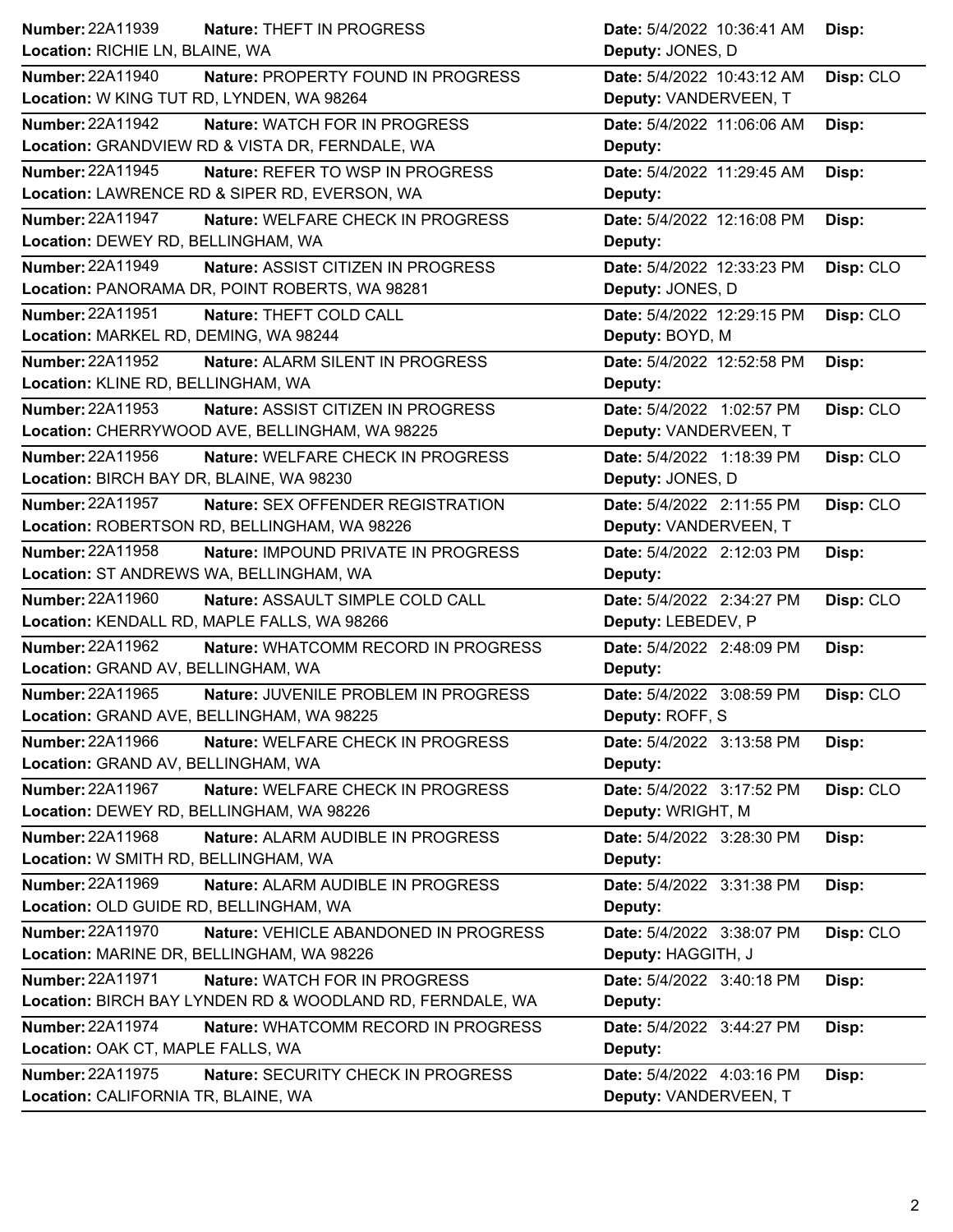| <b>Number: 22A11976</b>                                    | Nature: TRAFFIC STOP                                     |         | Date: 5/4/2022 4:12:15 PM                      | Disp: CAA |
|------------------------------------------------------------|----------------------------------------------------------|---------|------------------------------------------------|-----------|
|                                                            | Location: E SMITH RD, BELLINGHAM, WA 98226               |         | Deputy: LEBEDEV, P                             |           |
| Arrested: MAGANA, DAVID R.                                 |                                                          | Age: 33 |                                                |           |
|                                                            | <b>Offenses: Driving While License Susp</b>              |         |                                                |           |
| <b>Number: 22A11977</b>                                    | Nature: TRESPASS COLD CALL                               |         | Date: 5/4/2022 4:12:06 PM                      | Disp: CLO |
| Location: VALLEY HWY, ACME, WA 98220                       |                                                          |         | Deputy: WRIGHT, M                              |           |
| Number: 22A11978                                           | Nature: JUVENILE PROBLEM COLD CALL                       |         | Date: 5/4/2022 4:41:32 PM                      | Disp: INF |
|                                                            | Location: CLAMDIGGER DR, BLAINE, WA 98230                |         | Deputy: WOOD, B                                |           |
| Number: 22A11979                                           | Nature: ATTEMPTED SUICIDE IN PROGRESS                    |         | Date: 5/4/2022 4:47:18 PM                      | Disp:     |
|                                                            | Location: NORTHWEST DR, FERNDALE, WA 98248               |         | Deputy: HAGGITH, J                             |           |
| <b>Number: 22A11980</b>                                    | Nature: MVA NON BLKING/NON INJURY IN P                   |         | Date: 5/4/2022 5:06:15 PM                      | Disp: CLO |
|                                                            | Location: W LAUREL RD & ALDRICH RD, BELLINGHAM, WA 98226 |         | Deputy: LEBEDEV, P                             |           |
| Number: 22A11981                                           | Nature: BURGLARY COLD CALL                               |         | Date: 5/4/2022 5:10:47 PM                      | Disp:     |
| Location: HAMPTON RD, LYNDEN, WA                           |                                                          |         | Deputy: WRIGHT, M                              |           |
| <b>Number: 22A11982</b>                                    | Nature: REFER TO WSP IN PROGRESS                         |         | Date: 5/4/2022 5:17:04 PM                      | Disp:     |
|                                                            | Location: NB I5 AT & SLATER RD OFF RAMP 26, WA           |         | Deputy:                                        |           |
| <b>Number: 22A11983</b>                                    | Nature: IMPOUND PRIVATE IN PROGRESS                      |         | Date: 5/4/2022 5:17:40 PM                      | Disp:     |
| Location: BIRCH BAY DR, BLAINE, WA                         |                                                          |         | Deputy:                                        |           |
| <b>Number: 22A11985</b>                                    | Nature: ASSIST CITIZEN IN PROGRESS                       |         | Date: 5/4/2022 5:12:51 PM                      | Disp:     |
| Location: GRAND AV, BELLINGHAM, WA                         |                                                          |         | Deputy: WRIGHT, M                              |           |
| Number: 22A11986                                           | <b>Nature: WATCH FOR IN PROGRESS</b>                     |         | Date: 5/4/2022 5:22:23 PM                      | Disp:     |
|                                                            | Location: NB I5 AT & SLATER RD, FERNDALE, WA             |         | Deputy:                                        |           |
| <b>Number: 22A11988</b>                                    | Nature: WELFARE CHECK IN PROGRESS                        |         | Date: 5/4/2022 5:40:21 PM                      | Disp:     |
| Location: CLAMDIGGER DR, BLAINE, WA                        |                                                          |         | Deputy:                                        |           |
| <b>Number: 22A11989</b>                                    | Nature: WATCH FOR IN PROGRESS                            |         | Date: 5/4/2022 5:45:45 PM                      | Disp:     |
| Location: N LAKE SAMISH DR & SB I5 AT, WA                  |                                                          |         | Deputy:                                        |           |
| Number: 22A11990                                           | Nature: SECURITY CHECK IN PROGRESS                       |         | Date: 5/4/2022 5:52:07 PM                      | Disp: CLO |
|                                                            | Location: SAMISH WAY, BELLINGHAM, WA 98229               |         | Deputy: LEBEDEV, P                             |           |
| Number: 22A11991                                           | Nature: LITTERING IN PROGRESS                            |         | Date: 5/4/2022 5:59:07 PM                      | Disp: CLO |
|                                                            | Location: VALLEY VIEW RD, CUSTER, WA 98240               |         | Deputy: WOOD, B                                |           |
| Number: 22A11992                                           | Nature: THEFT IN PROGRESS                                |         | Date: 5/4/2022 6:06:30 PM                      | Disp:     |
| Location: VALLEY HW, ACME, WA                              |                                                          |         | Deputy: WRIGHT, M                              |           |
| Number: 22A11993                                           | Nature: WATCH FOR IN PROGRESS                            |         | Date: 5/4/2022 6:21:38 PM                      | Disp:     |
|                                                            | Location: YEW STREET RD, BELLINGHAM, WA                  |         | Deputy:                                        |           |
|                                                            |                                                          |         |                                                |           |
| Number: 22A11994<br>Location: CHISHOLM TR, MAPLE FALLS, WA | Nature: CIVIL PROBLEM COLD CALL                          |         | Date: 5/4/2022 7:22:44 PM<br>Deputy: WRIGHT, M | Disp:     |
|                                                            |                                                          |         |                                                |           |
| Number: 22A11995                                           | <b>Nature: WATCH FOR IN PROGRESS</b>                     |         | Date: 5/4/2022 7:33:43 PM                      | Disp:     |
| Location: BIRCH BAY DR, BLAINE, WA                         |                                                          |         | Deputy:                                        |           |
| Number: 22A11997                                           | Nature: TRAFFIC STOP                                     |         | Date: 5/4/2022 8:34:10 PM                      | Disp:     |
| Location: GULF RD, BLAINE, WA 98230                        |                                                          |         | Deputy: HAGGITH, J                             |           |
| <b>Number: 22A11998</b>                                    | Nature: TRAFFIC STOP                                     |         | Date: 5/4/2022 8:42:28 PM                      | Disp:     |
| Location: GULF RD, BLAINE, WA                              |                                                          |         | Deputy: HAGGITH, J                             |           |
| Number: 22A11999                                           | Nature: ALARM AUDIBLE IN PROGRESS                        |         | Date: 5/4/2022 8:42:20 PM                      | Disp:     |
| Location: PORTAL WA, CUSTER, WA                            |                                                          |         | Deputy: HAGGITH, J                             |           |
| Number: 22A12000                                           | Nature: VEHICLE ABANDONED IN PROGRESS                    |         | Date: 5/4/2022 8:51:40 PM                      | Disp:     |
| Location: GULF RD, BLAINE, WA                              |                                                          |         | Deputy: HAGGITH, J                             |           |
| <b>Number: 22A12001</b>                                    | Nature: JUVENILE PROBLEM IN PROGRESS                     |         | Date: 5/4/2022 9:28:17 PM                      | Disp: CLO |
| Location: PONY PL, MAPLE FALLS, WA 98266                   |                                                          |         | Deputy: PIKE, J                                |           |